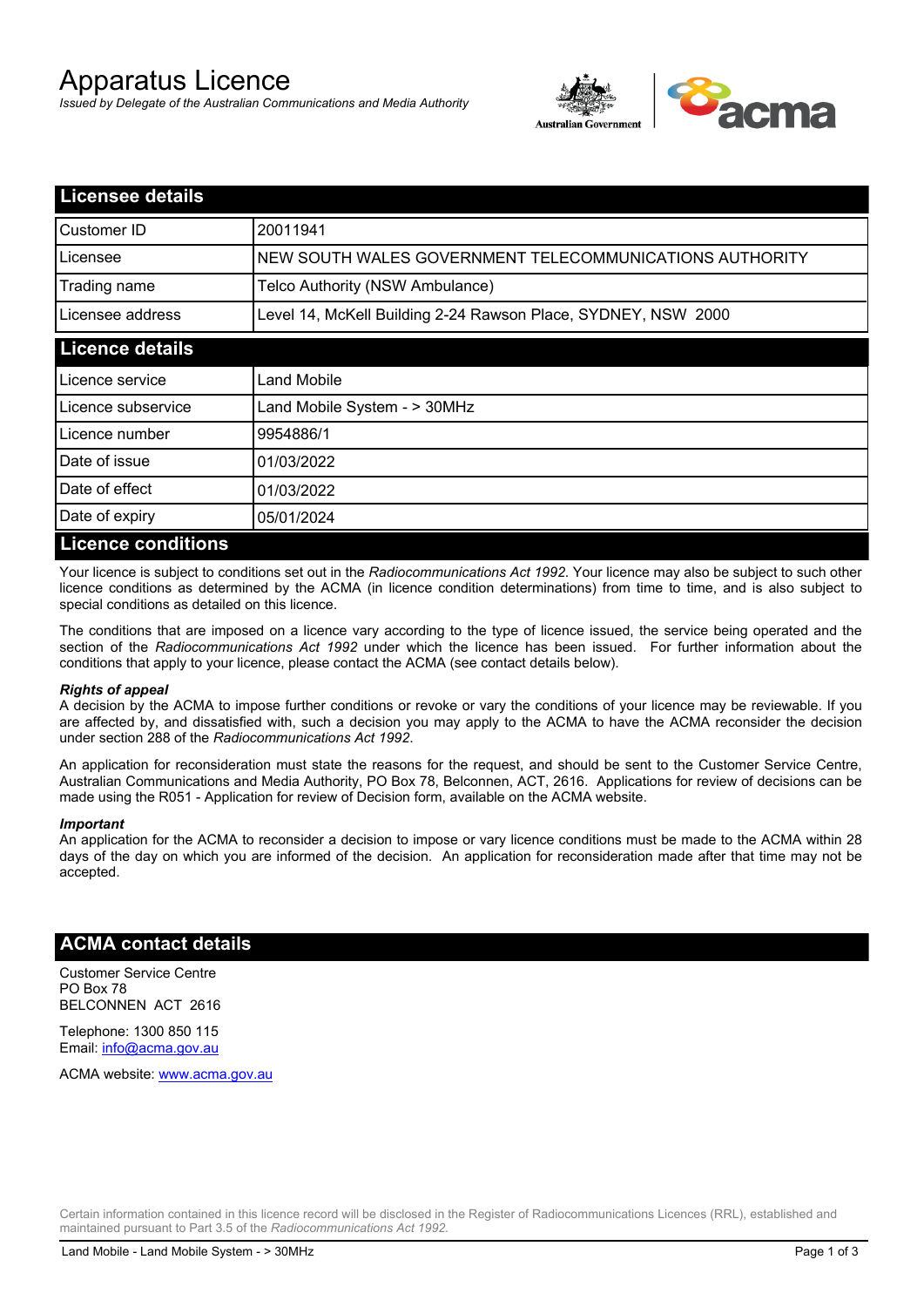# **Advisory Notes applying to licence no.: 9954886/1**

Conditions applicable to the operation of Land Mobile System station(s) authorised under this licence can be found in the Radiocommunications Licence Conditions (Apparatus Licence) Determination and the Radiocommunications Licence Conditions (Land Mobile Licence) Determination. Copies of these determinations are available from the ACMA and from the ACMA home page (www.acma.gov.au).